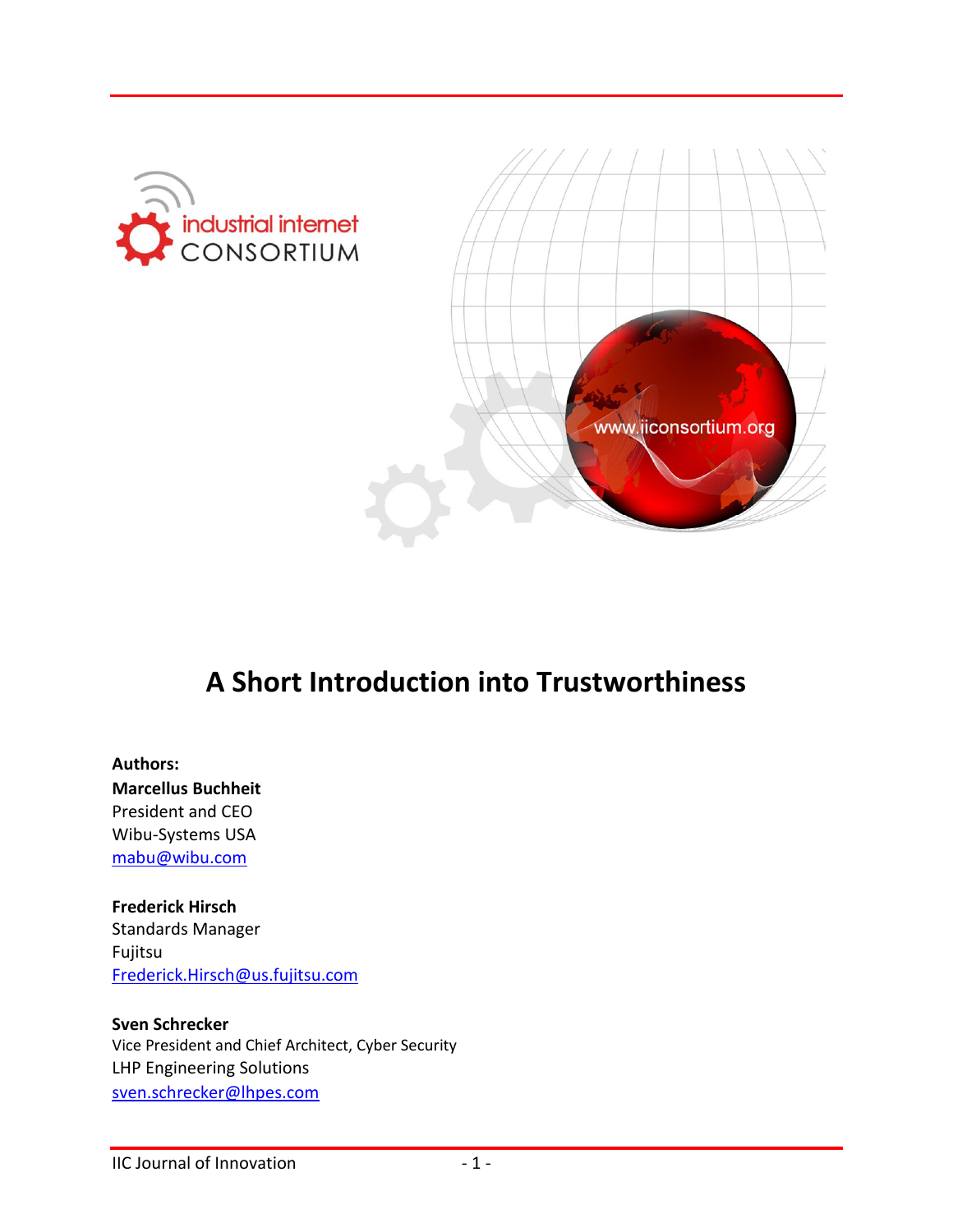The Cambridge Dictionary defines *trustworthy* as *deserving of trust, or able to*  be trusted.<sup>1</sup> In the context of an industrial system or a component used for an industrial system, *trustworthiness* means that a subject deserves trust or is able to be trusted. But what is trust? The dictionary says*trust* is *to have confidence in something, or to believe in someone*, <sup>2</sup> but this lacks technical guidelines, so the Industrial Internet Consortium (IIC) has refined the definition, as described here.

The Industrial Internet Reference Architecture (IIRA)<sup>3</sup> designated five Key

 $\overline{a}$ 

System Characteristics to support a system's business purpose and to ensure that functions perform adequately without compromise. The five characteristics are: safety, security, reliability, resilience and privacy. A similar list of "dimensions" was created in 1999 by the *Committee on Information Systems Trustworthiness* to describe the trustworthiness of *networked*  information systems (NIS).<sup>4</sup> In early 2016, IIC adapted the term to its own list of five characteristics, defining the core of trustworthiness. Contemporaneously, NIST also reintroduced the term based on the same characteristics.<sup>5</sup> In addition to the



*Figure 1: Trustworthiness Characteristics and Threats*

<sup>1</sup> Cambridge Dictionary, Cambridge University Press, https://dictionary.cambridge.org/us/dictionary/english/trustworthy

<sup>2</sup> Cambridge Dictionary, Cambridge University Press, https://dictionary.cambridge.org/us/dictionary/english/trust

<sup>3</sup> Industrial Internet Consortium: Industrial Internet Reference Architecture (IIRA), V1.8, January 2017. <https://www.iiconsortium.org/IIRA.htm>

<sup>4</sup> Schneider, Fred B. (Editor), Committee on Information Systems: Trustworthiness: Trust in Cyberspace, National Academic Press, Washington D.C., 1999, retrieved 2016-09-26 *<http://www.nap.edu/catalog/6161/trust-in-cyberspace>*

<sup>5</sup> National Institute of Standards and Technology (NIST), Information Technology Laboratory, Glossary: Trustworthiness, <https://csrc.nist.gov/Glossary/?term=2283> an[d https://csrc.nist.gov/Glossary/?term=2284](https://csrc.nist.gov/Glossary/?term=2284)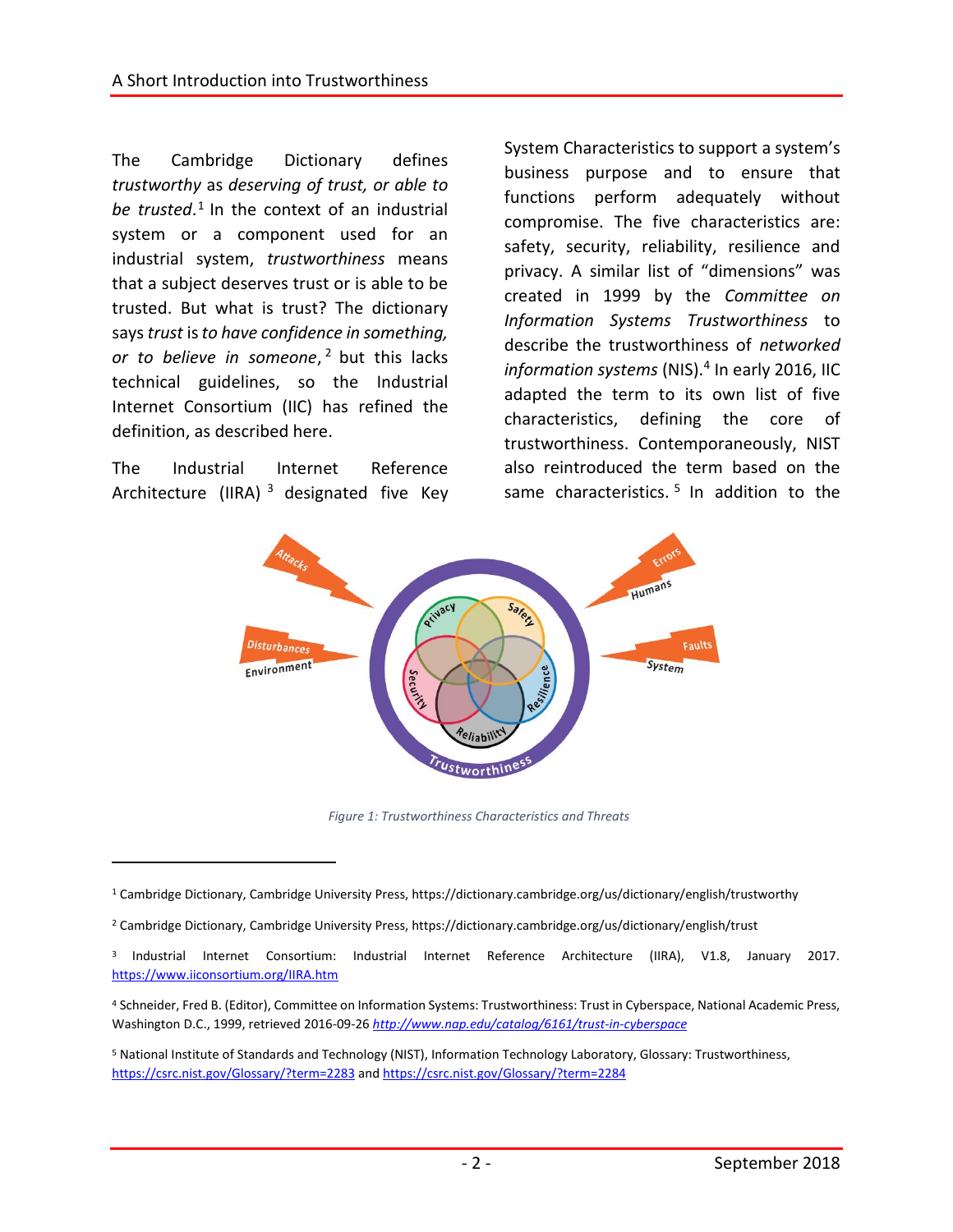trustworthiness characteristics, IIC also specified four groups of threats that endanger a trustworthy system, which resulted in the following definition:

*"Trustworthiness* is the degree of confidence one has that the system performs as expected. Characteristics include safety, security, privacy, reliability and resilience in the face of environmental disturbances, human errors, system faults and attacks." 6

The five characteristics are defined as *trustworthiness characteristics* and the group of threats as *trustworthiness threats,*  as represented in Figure 1.

### TRUSTWORTHINESS CHARACTERISTICS

A deeper view into the trustworthiness characteristics identifies the strengths of trustworthiness. All characteristics are defined in the IIC Vocabulary Technical Report<sup>6</sup>:

*Safety* ensures that a system operates without unacceptable risk of physical injury or damage to the health of people and indirectly on damage to property or to the environment. In general, nearly any damaging environmental event (e.g., pollution of soil, air or water) presents a risk to human health, in which case, safety implementations should minimize those risks. Safety does not protect the operation or the system itself, unless it involves human risk.

*Security* protects a system from unintended or unauthorized access, change or

destruction. Information Technology (IT) security ensures availability, integrity and confidentiality (AIC model) of data at rest, in motion or in use. In industrial systems, the control data used to execute physical operations has a potential of physical damage and requires advanced protection. Systems also need "traditional" security that protects the system from theft or unauthorized access by installing fences, walls and locks or by employing security guards.

*Reliability* describes the ability of a system or component to perform its required functions under stated conditions for a specified period of time. This includes any considerations for physical abrasion, expired software versions, and well-known potential malfunctions that result in frequent maintenance, replacing end-of-life components or software updates. Reliability protects the operation of the system and the system itself, as it is essential for it to be a productive system.

*Resilience* describes the ability of a system or component to maintain an acceptable level of service in the face of disruption. In contrast to reliability, resilience addresses unexpected and unplanned system statuses that can result, for example, from human errors in operation or an environmental event (loss of electric power, earthquake, etc.). The main purpose of resilience is to prevent or at least reduce any serious impact of a disruption to the system by damage or loss of operation.

 $\overline{a}$ 

<sup>&</sup>lt;sup>6</sup>Industrial Internet Consortium: Vocabulary, V2.1, August 2018[, https://www.iiconsortium.org/vocab](https://www.iiconsortium.org/vocab)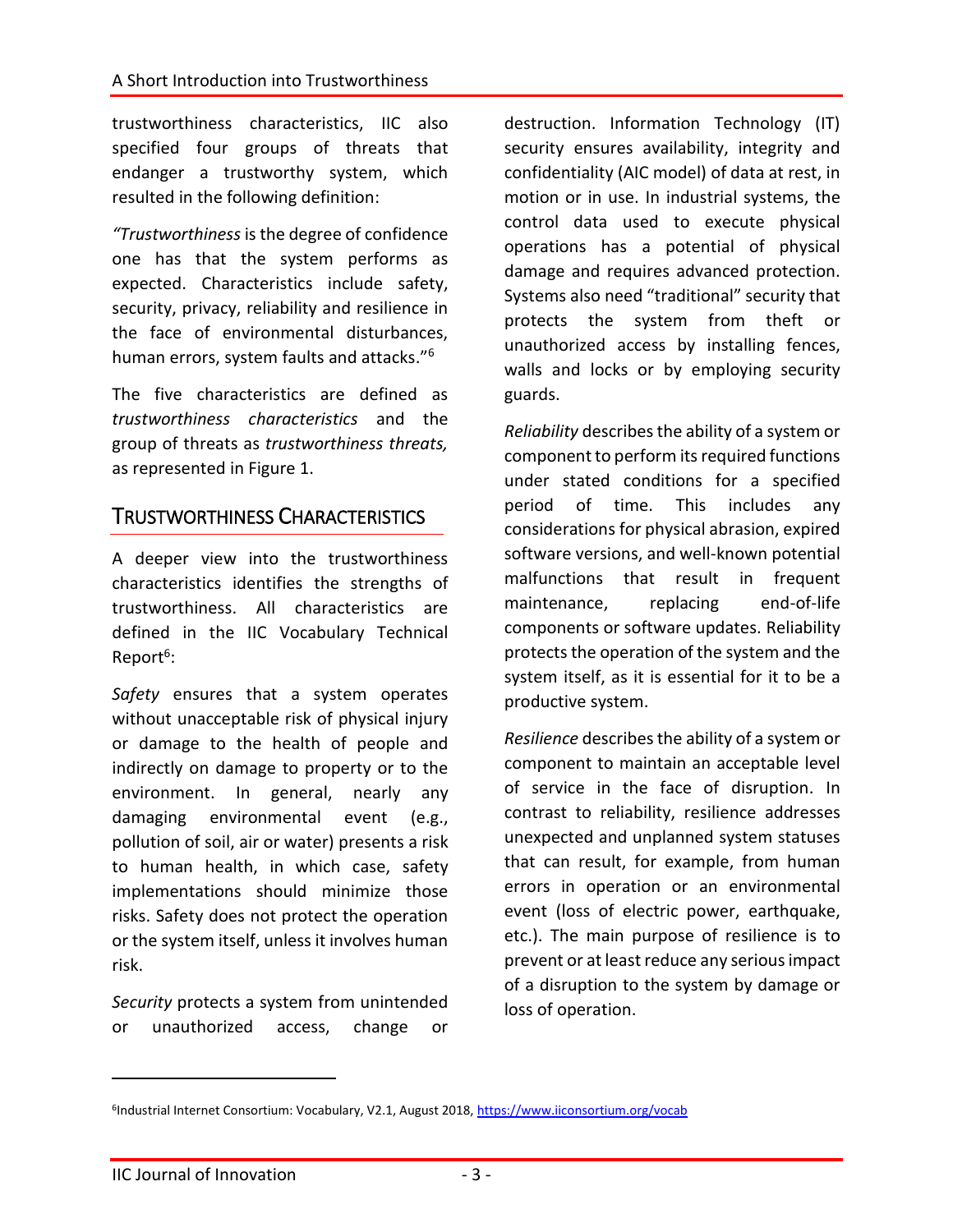*Privacy* protects the right of individuals to control or influence what information related to them may be collected and stored and by whom and to whom that information may be disclosed. Individuals comprise all types of people including customers, guests or employees.

There are several interesting relationships between these characteristics:

- Some characteristics' goals oppose each other. Security protects an industrial system and its components from the malicious attacks or erroneous behavior of humans (including the system designers and operators) and from environmental disturbances. In direct contrast, safety protects humans (including the employees within the system) and the environment from any bad behavior of the system.
- Some characteristics are contextdependent. Reliability addresses the correct functionality of the system under specified conditions. Ideally, reliability ensures that the operation of the system is not disrupted as long as it works under stated conditions. In direct contrast, resilience addresses the functionality of the system under non-planned conditions. In practicality, resilience cannot guarantee that the system operates completely as expected but can reduce the consequences to an acceptable minimum.
- Some characteristics are interdependent. Privacy protects only human-related data but does

not address business- or operationalrelated data. Such data is part of the system, and if protection is necessary, security is responsible.

• The characteristics must be considered together, rather than in isolation. For example, safety is only involved in protecting people and indirectly the environment; security and reliability are responsible for the protection of the system itself when it works under stated conditions. Additionally, resilience is responsible as soon as the normal, reliabilitycontrolled condition is lost.

Trustworthiness is still evolving. For example, safety addresses only human and environmental factors, as there is no "cyber safety" to protect data: If a sensor runs out of control and attempts to delete all data in a cloud database, no safety function will protect the database. But in that case, security around the cloud database should block the attack from the sensor.

The trustworthiness characteristics can enhance each other or limit each other. Reasonable system design has to control the impact of such challenges. Establishing trust in a system requires assurance that the system is trustworthy. Such assurance can be based on evidence that the trustworthiness characteristics have been met appropriately for a specific industrial IoT system. Different decisions and tradeoffs must be made depending on the nature of the system. Concerns in a factory are different from in a hospital operating room. This means that there is no simple course of action. Instead, one must develop an understanding of the many considerations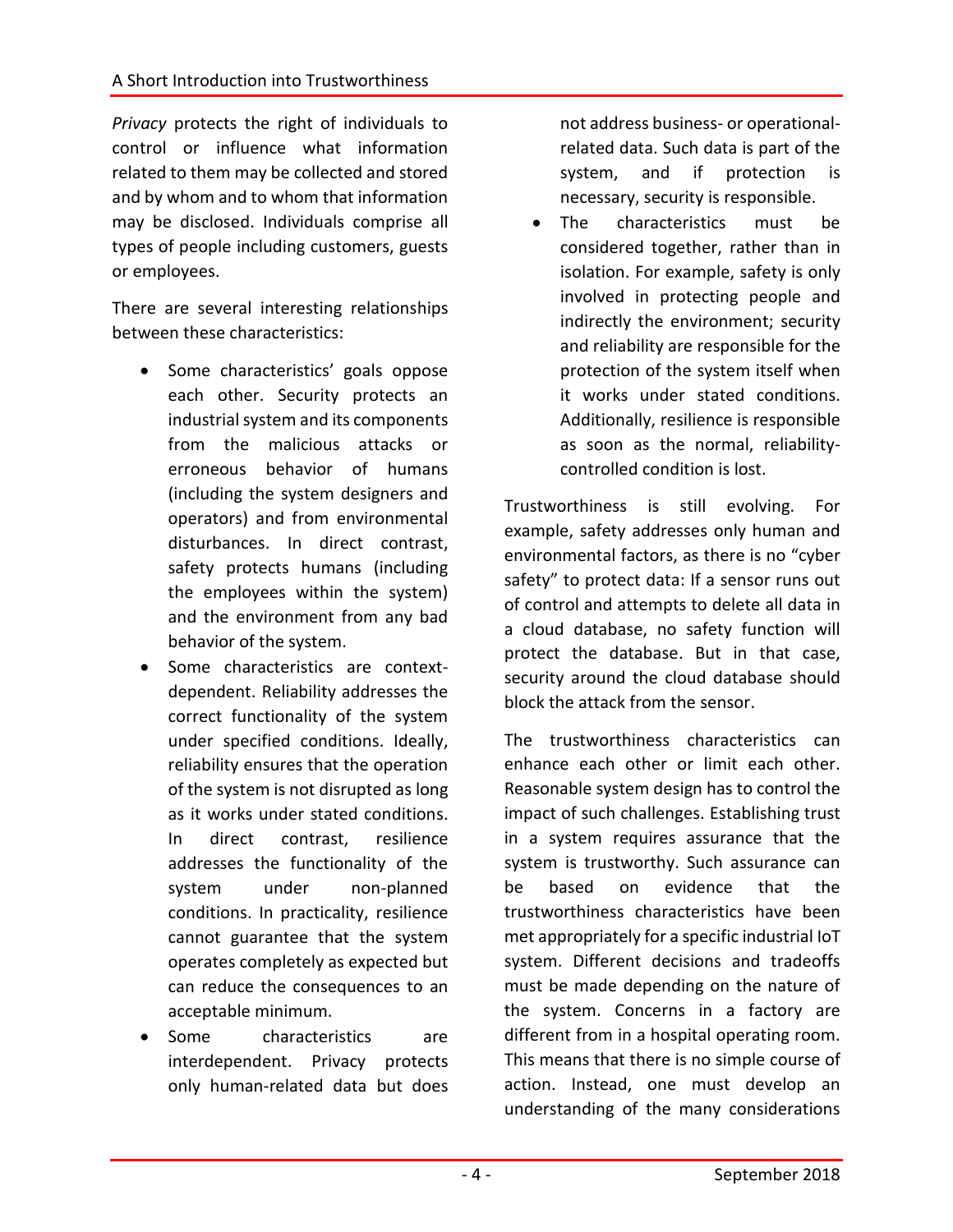involved in defining the appropriate trustworthiness implementation.

For example, an oil pipeline may incorporate a comprehensive set of sensors that instantly report any leaks via a WAN network. Finding and closing even small leaks as quickly as possible will significantly increase safety efforts to protect humans and the environment. By keeping the functional downtime low during the repair of a leak, the reliability is also increased. But if a hacker attack shuts down the monitor center because the network security system failed, then safety would be compromised. Resilience in this case would initiate a permanent manual surveillance of the pipeline until the IoT sensor network is reestablished. Without such a backup plan to maintain pipeline safety after the IoT sensors were rendered unusable, a planned physical attack could create much larger damage to the pipeline, to the environment and to people.

# TRUSTWORTHINESS AND IT/OT **CONVERGENCE**

Trustworthiness is essential to industrial IoT systems that combine informational technology (IT) with operational technology (OT) and can use data, sensors and actuators to impact people and the physical environment. The consequences of acting badly can lead to loss of human life, longterm impact on the environment, interruption of critical infrastructure, as well as other consequences including disclosure of sensitive data, destruction of equipment, economic loss and damage to reputation. Additional drivers include concerns over regulatory compliance as well as the fear of liability and litigation.

Designing an Industrial IoT system requires the interweaving of IT and OT principles,<sup>7</sup> frequently conflicting with IT and OT "traditions." Trustworthiness can help to describe such conflicts. As shown in Figure 2, security and privacy are part of the IT world



*Figure 2: Bringing IT and OT Trustworthiness concerns together in the industrial IoT*

 $\overline{a}$ 

<sup>7</sup> See definition of IT/OT Convergence, Industrial Internet Consortium: Vocabulary, V2.1, August 2018, <https://www.iiconsortium.org/vocab>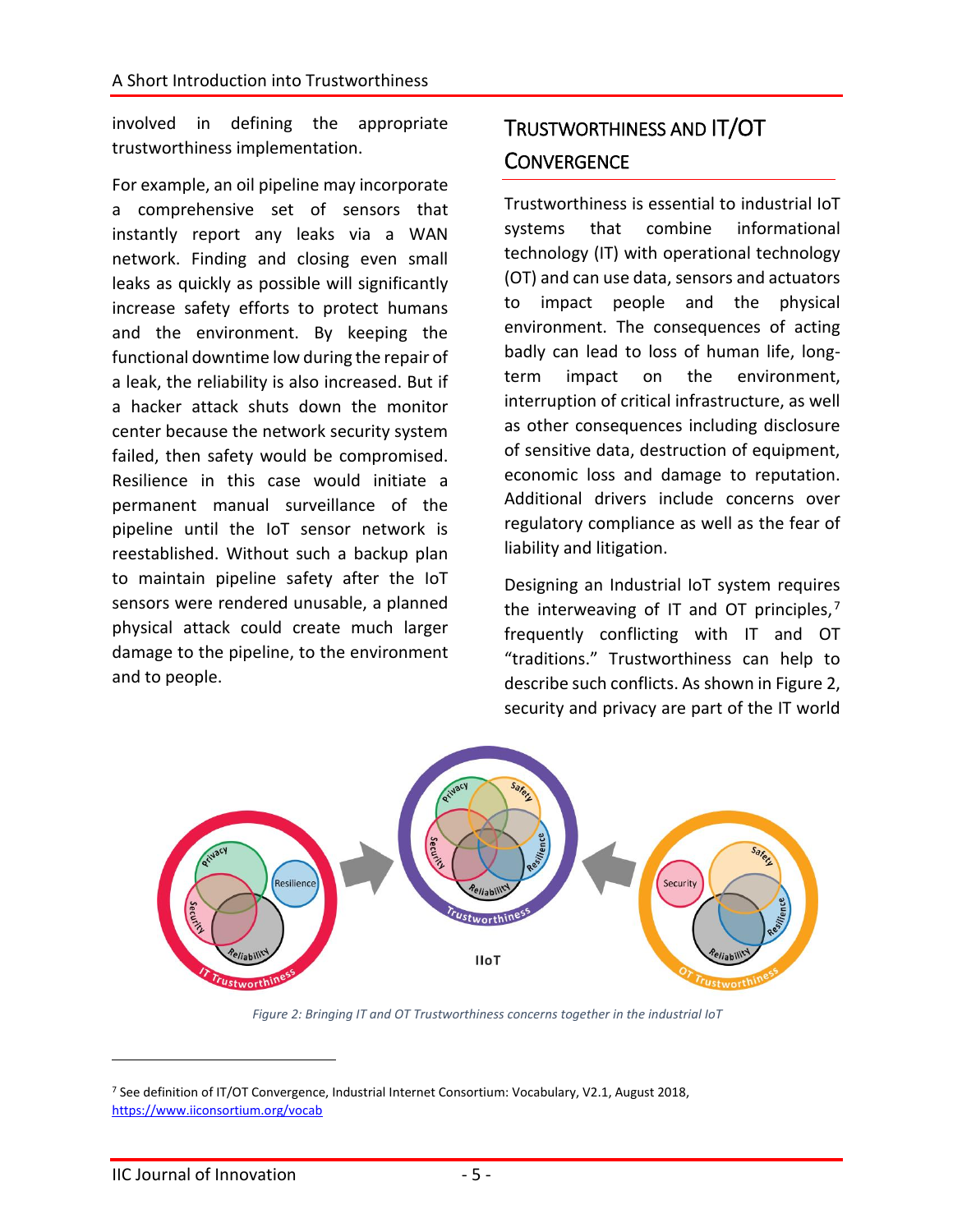but not well addressed in the OT space. On the other hand, safety and resilience are essential in the OT world but not widely understood in the IT world. Bringing these two worlds together in IoT requires deeper understanding, integration and tradeoffs. Trustworthiness is a helpful tool in this process.

the flow of trust within a system from its overall usage down to its smallest components and requires trustworthiness of all aspects of the system. Trustworthiness requires ongoing effort over time as systems and circumstances change.

Figure 3 shows the differing roles of



*Figure 3: Permeation of Trust and System Roles*

## **PERMEATION OF TRUST IN AN INDUSTRIAL IOT SYSTEM**

Achieving trustworthiness in IoT systems requires recognition that a complex IoT system is a system of subsystems, built with components. The trustworthiness of the overall system depends on the trustworthiness of each of the subsystems and each of the components, how they are integrated, and how they interact with each other. Trustworthiness must be pervasive in IoT systems, which means there must be *trustworthiness by design* and a means to achieve assurance that the trustworthiness aspects have been addressed properly for the system of concern. Permeation of trust is operational users, system builders and component builders that are helpful in modeling a system and making it more trustworthy. The operational user, for example an automotive manufacturing plant or a medical research lab, must define the trustworthiness requirements including tradeoffs, and must be able to verify, control and supervise that those trustworthiness requirements are met throughout all stages of the supply chain. System builders and component builders need to understand the requirements and provide assurance that they have been met. The operational users will require assurance of trustworthiness, demonstrated through evidence, so that they have confidence that the system will